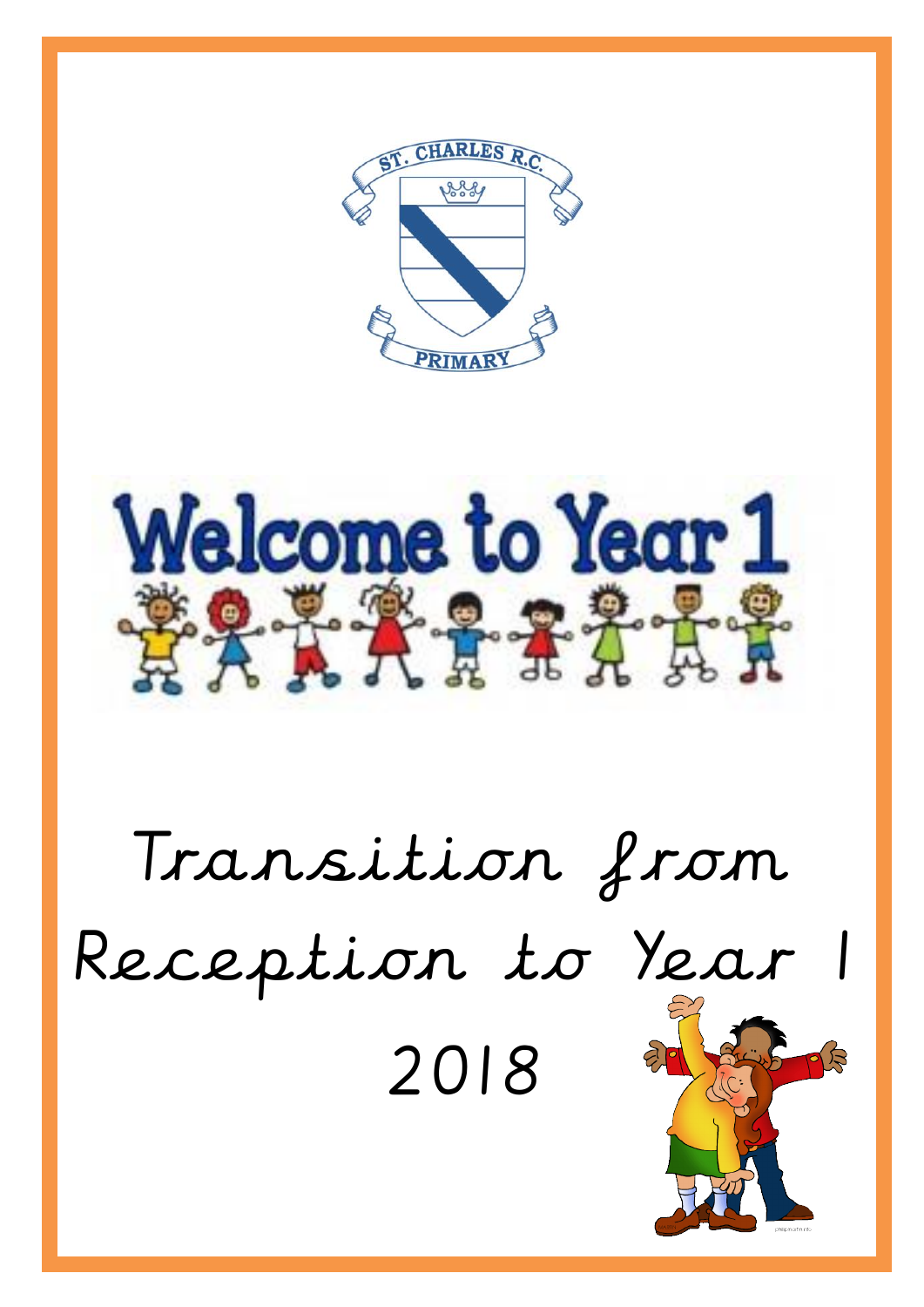

### Welcome to Key Stage 1

Here at St Charles we take great pleasure in welcoming you and your child to the next exciting phase in school.

### Staff

| Year I Teacher (Mon/Tues/Weds am) | Mrs Leckey   |
|-----------------------------------|--------------|
| Year I Teacher (Wed pm/Thurs/Fri) | Mrs Coussons |
| Year I Teaching Assistant         | Mrs Thomas   |
| Year 2 Teacher                    | Mrs Williams |
| Year 2 Teaching Assistant         | Mrs Magee    |
| Year 2 Teaching Assistant         | Mrs Hall     |

As your child moves from Reception to Year 1, there will be a transition period where the curriculum will be very similar to Reception. Gradually over the first term, a more formal approach will be introduced to the children.

In Year 1, we focus on preparing the children for the rest of their education. Alongside teaching the National Curriculum, we teach and practice lots of routines and consolidate what they have learnt in Early Years. We promote more independence. The children are expected to clear their tray away at lunch time, change their footwear at break times and care for their own belongings. Please remember to label EVERYTHING – including hats, wellies, shoes.

More information about what your children will be learning will be sent out in the Autumn term. Our first topic will be about Outer Space. This is a helpful book to dip into during the holidays – Get Ready for Year 1 (Anthony Brodie) – it is on Amazon priced at £4.50.

### Parents

We deeply value your contribution. If you or a family member is able to volunteer some of their time to hear the children read, this would be greatly received.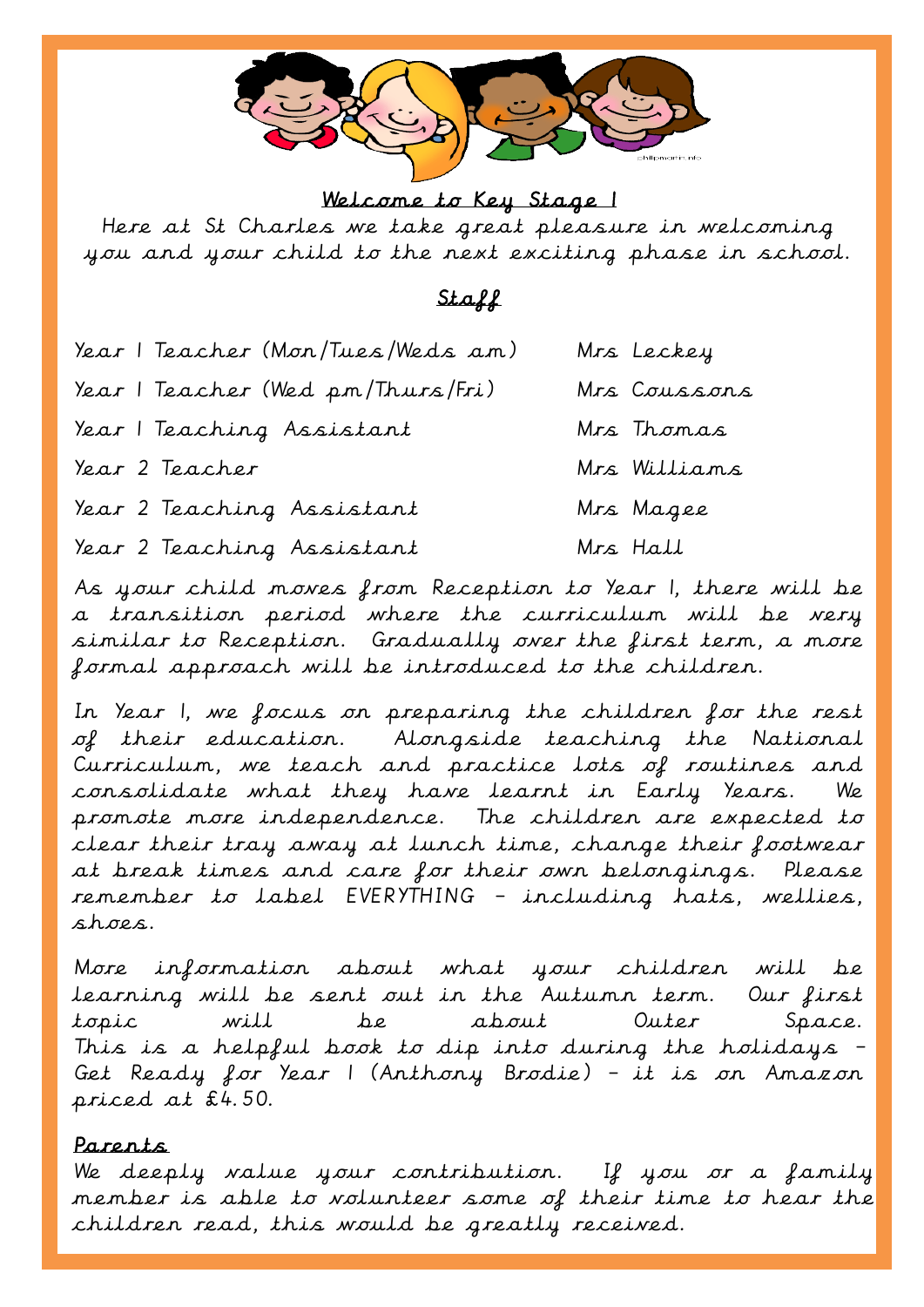



### School times

Please wait in the main playground in the morning, unless it is raining, upon which the teacher will open the door as soon as possible.

The children should line up on the number square in the playground at 8.55am. The teacher will take the children into school. Please try and encourage your child to hand notes and money to the teacher once inside the classroom. We have playtimes in the morning and afternoon for approximately 15 minutes. The children go to lunch at 12pm and lessons commence at 1.15pm.

# Snack and milk

Your child will be offered a free piece of fruit each day, for the remainder of Key Stage 1, as part of the Government's initiative to encourage children to eat more fruit. Once your child has turned 5, if you wish for them to continue to have milk, this needs to be paid for. Please contact Sarah in the school office to arrange this.

# School Dinners

All of the children in Reception, Year 1 and Year 2 are entitled to Universal Infant Free School Meals. This is a newish scheme which the Government are funding, to ensure all children receive at least one hot meal a day. Prior to this scheme, fewer children were entitled to Free School Meals. As well as providing a lunch for children under the old scheme, School receives a further funding grant of £1300. It is all very confusing, but if you think you are entitled to Free School Meals, please contact the office and they will provide further information.

# Outdoor play

Our whole school focus this year is outdoor play and we will be using our new facilities as much as we can. Please could you send a labelled pair of wellies into school for your child to use. We have purchased

waterproof trousers for the children to use when playing on the field which should minimise the dirt, however it may be advisable to send a spare set of clothing into school to change into should they get too wet.